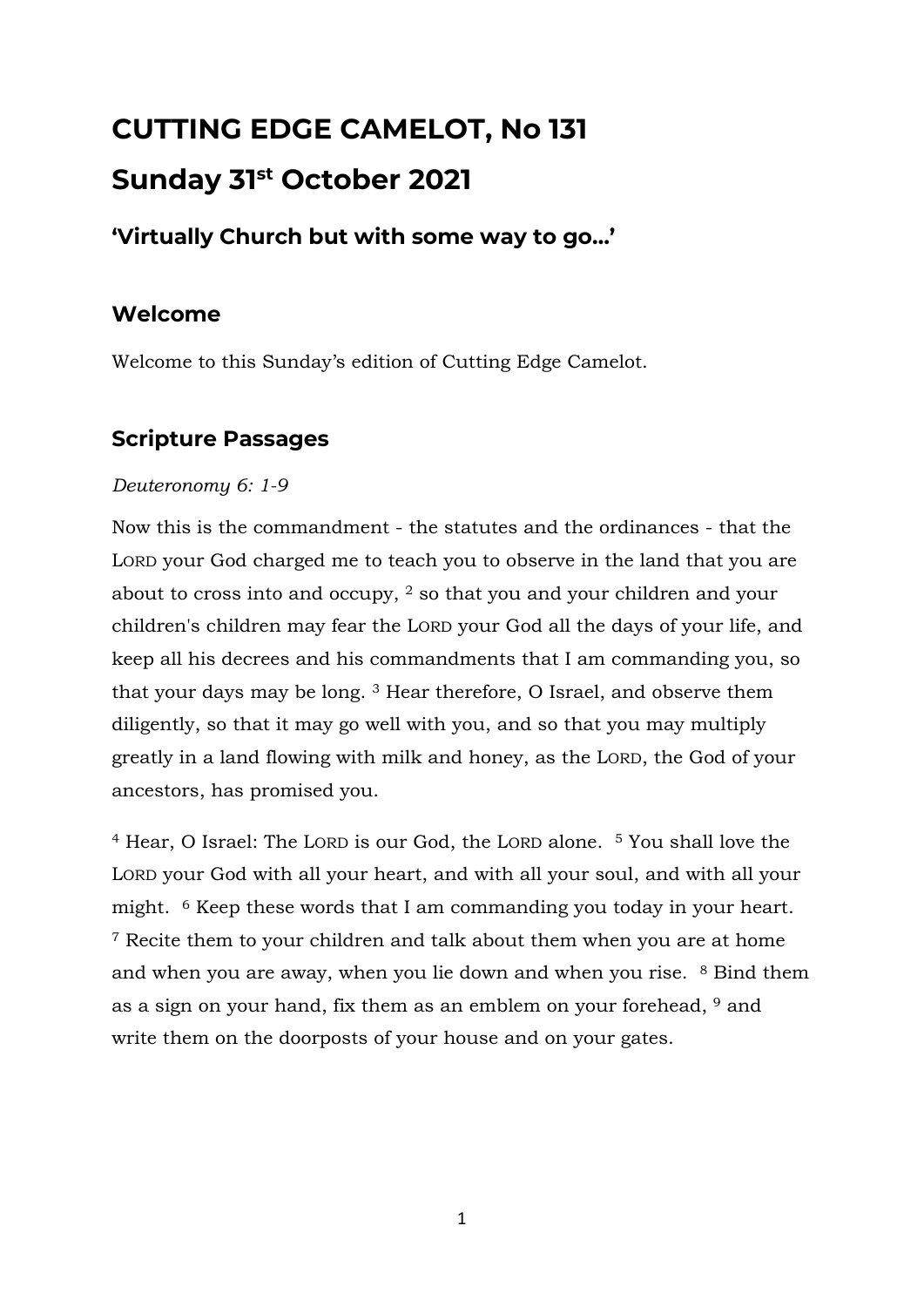#### *Psalm 119: 1-8*

Happy are those whose way is blameless, who walk in the law of the LORD. <sup>2</sup> Happy are those who keep his decrees, who seek him with their whole heart, <sup>3</sup> who also do no wrong, but walk in his ways. <sup>4</sup> You have commanded your precepts to be kept diligently. <sup>5</sup> O that my ways may be steadfast in keeping your statutes! <sup>6</sup> Then I shall not be put to shame, having my eyes fixed on all your commandments. <sup>7</sup> I will praise you with an upright heart, when I learn your righteous ordinances. <sup>8</sup> I will observe your statutes; do not utterly forsake me.

#### *Mark 12: 28-34*

One of the scribes came near and heard them disputing with one another, and seeing that he answered them well, he asked him, "Which commandment is the first of all?"

<sup>29</sup> Jesus answered, "The first is, 'Hear, O Israel: the Lord our God, the Lord is one; <sup>30</sup> you shall love the Lord your God with all your heart, and with all your soul, and with all your mind, and with all your strength.' <sup>31</sup> The second is this, 'You shall love your neighbour as yourself.' There is no other commandment greater than these."

<sup>32</sup> Then the scribe said to him, "You are right, Teacher; you have truly said that 'he is one, and besides him there is no other'; <sup>33</sup> and 'to love him with all the heart, and with all the understanding, and with all the strength,' and

2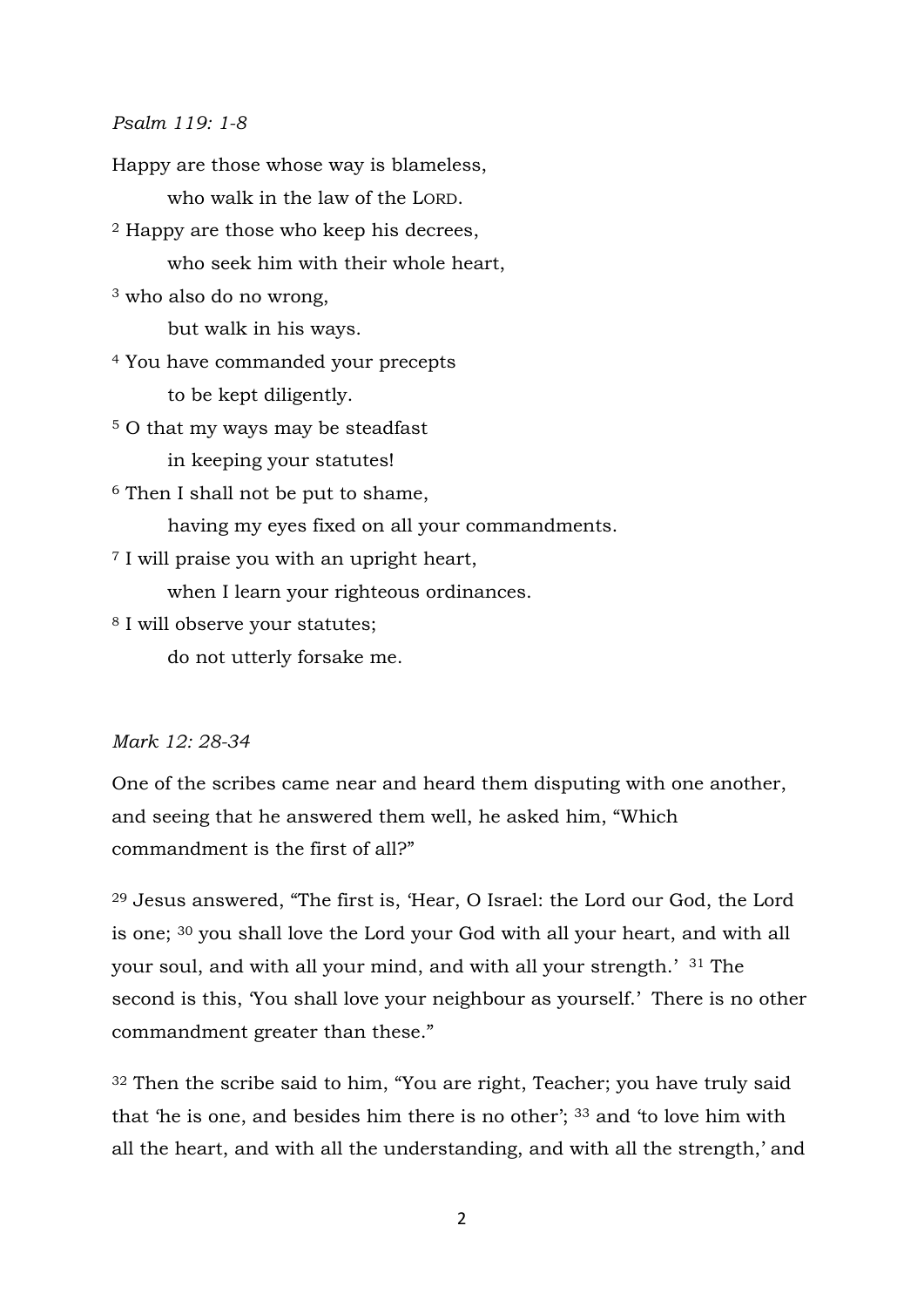'to love one's neighbour as oneself,' - this is much more important than all whole burnt offerings and sacrifices."

<sup>34</sup> When Jesus saw that he answered wisely, he said to him, "You are not far from the kingdom of God." After that no one dared to ask him any question.

#### **Reflection**

I am not a great expert on the game Jenga although I am hoping at North Cheriton this morning to improve my knowledge! However, I understand the object is to build wooden building blocks into the form of a tower and then to remove them one by one until the tower comes crashing down. It seems to me that the more solidly the blocks have been built into a tower in the first place the longer the tower is likely to last when you come to take the pieces out. On the other hand, if one or more of the foundation pieces is missing then the whole tower will become unstable and is not likely to last long when you come to take it apart.

In the Christian life what are the key building blocks that we need? What are the ones which, if they are missing, will cause the whole structure of our lives to come crashing down?

In a different way, this seems to be the question which the scribe was asking Jesus in today's gospel reading.

The law of the Old Testament as added to and commented upon by the scribes and others contained innumerable stipulations for our lives, according to one estimate 613! We might see each of these as individual building blocks. But which are truly foundational? Which blocks do we need to start off with? And which, if they are missing at the foundation, will eventually cause the whole structure of our lives to fall down?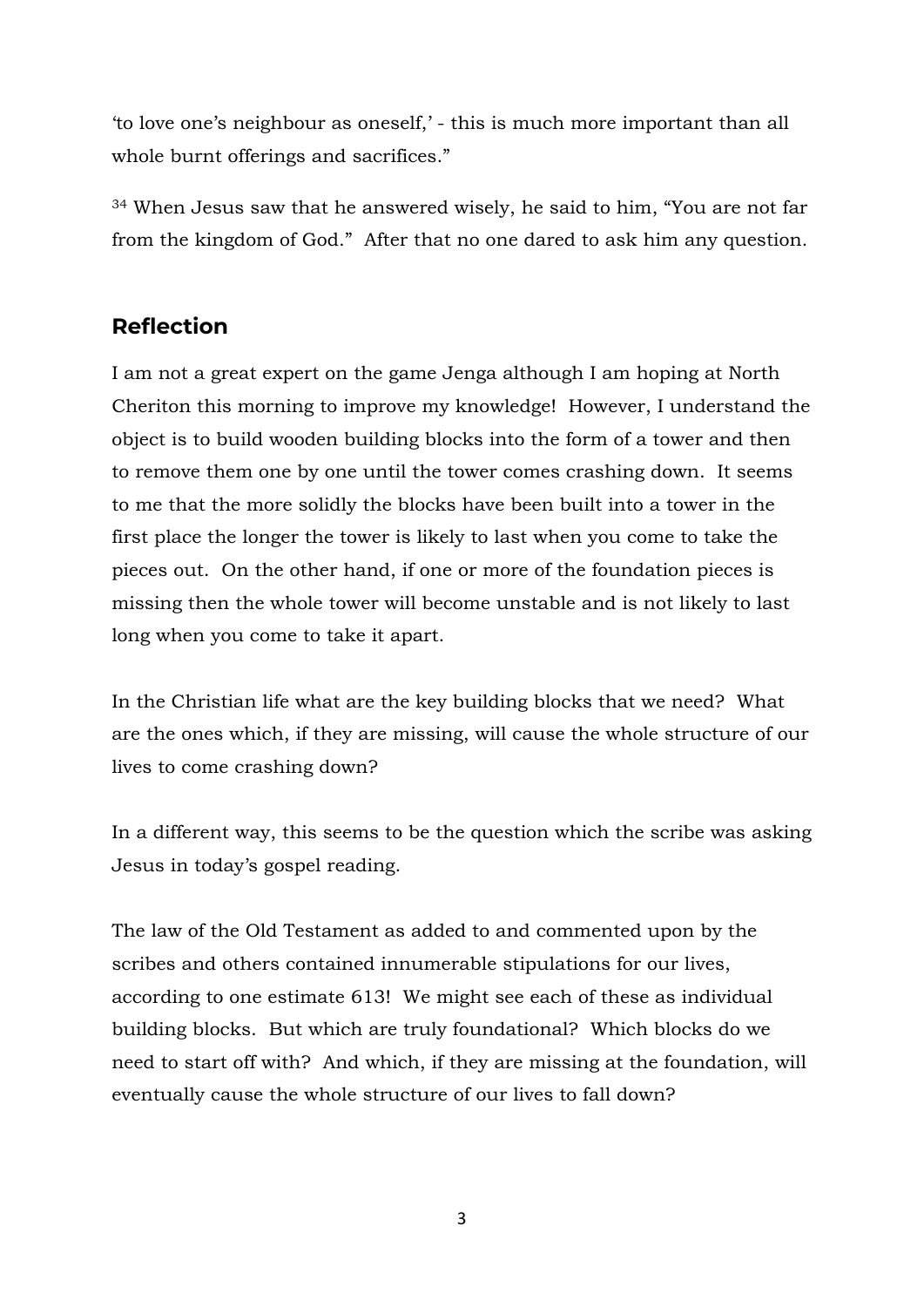Unlike many of the other scribes, this particular scribe is well disposed towards Jesus and indeed impressed with the answers that Jesus has already given to various difficult questions such as whether or not we should pay taxes to Caesar. So when he asks Jesus *"Which commandment is the first of all?"* his question is not yet another potential trap but reflects a sincere desire for direction in life.

And Jesus is in no doubt as to how to answer this question. He begins with God's character and uniqueness, *the Lord our God, the Lord is one*. There is one true God. And He follows this up with the command to love God with all the different facets of our being, heart, soul, mind and strength. Complete, whole-hearted and all-encompassing love for God has to be the first building block that we put in place for our lives.

And the second one is equally clear. Indeed it is linked to the first and flows on from it. This is the commandment to love our neighbour as ourselves. Such a commandment takes in all the other more specific commands about human behaviour such as you shall not murder.

Hearing this answer the scribe is completely satisfied. He too wishes to affirm the uniqueness and incomparability of God. And he too recognises the supremacy of the need to love God and our neighbours as ourselves over and above such outward signs of religion as burnt offerings and sacrifices.

But I wonder what goes through our minds when we hear the word commandment? Commanding and obeying God when taken on its own can sound like a harsh, joyless message.

However, in the Old Testament, the Psalms which, rather like a modern-day hymn book, is a book of praise and worship links the need to obey God's commands with the expression of joy and celebration. After all, the long period recently when we were not allowed to sing hymns reminded all of us

4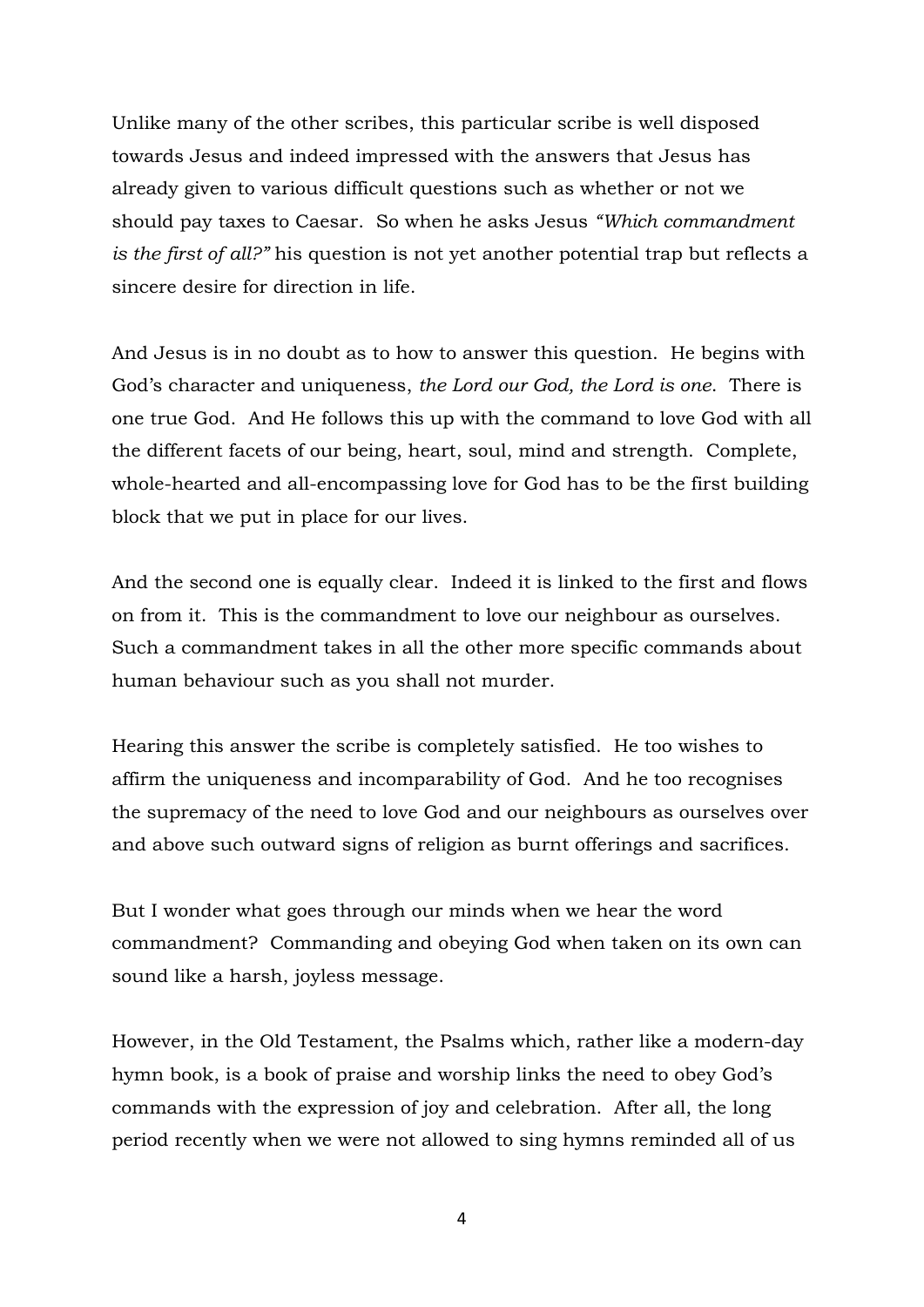that singing hymns is not just part of a service but a positive source of enjoyment and spiritual encouragement.

So Psalm 119, the longest Psalm in the Psalter, stresses that obeying God's commands, walking '*in the law of the LORD*', is also the way to true happiness.

If we seek God with our whole hearts we will be happy. This reminds us that what God is looking for is not first of all a mechanical form of obedience but a spiritual desire and search from which such obedience will in turn flow.

Yes, there is indeed a need for diligence and obedience when it comes to loving God. However this is to be accompanied by praise and thanksgiving, *I will praise you with an upright heart, when I learn your righteous ordinances.*

And in this we need to have God's presence with us to give us strength and comfort, *I will observe your statutes; do not utterly forsake me.* 

So we need to have love for God and our neighbours at the heart of our lives. And such love is not to be cold and mechanical but warm and joyful. If we do have this foundation in our lives then we will flourish.

Or as the Bible puts it we will be blessed. In our reading from the book of Deuteronomy such blessings are seen in material terms.

The context of this reading is that, finally after many wanderings in the wilderness, Israel is about to pass into the Promised Land. And if Israel is careful to follow God's ways and commands then they will enjoy the blessings of long life.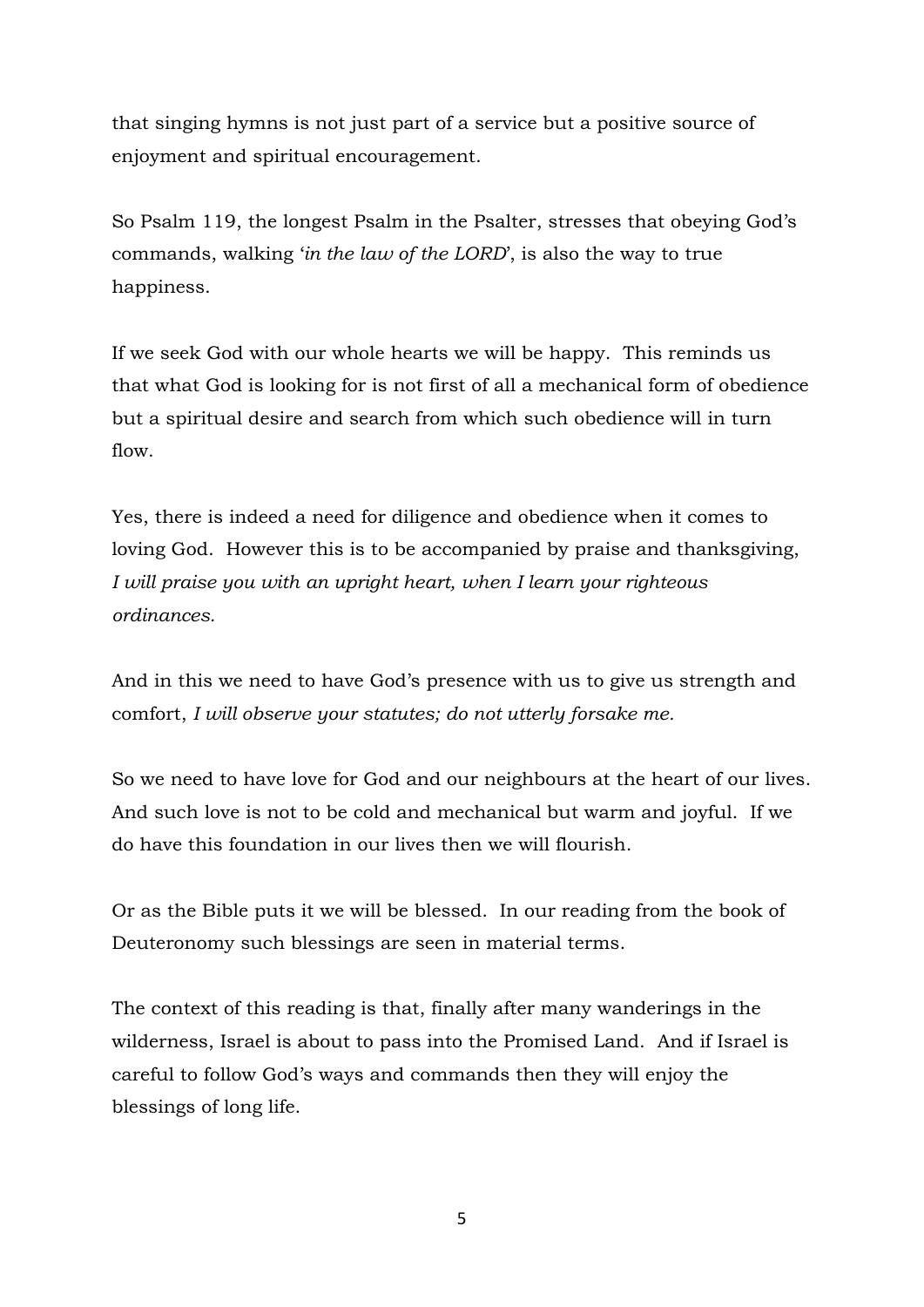They will also be fruitful in terms of children and descendants and will enjoy the '*milk and honey*' of the Promised Land.

These are material blessings but if we are honest with ourselves and look around us do those who are faithful to God always enjoy these blessings? To put it another way 'Why do bad things happen to good people?' That, of course, is a huge subject which needs very lengthy treatment. But we can note that, although the New Testament does not discount the value of material blessings at the same time it broadens our horizons and its central perspective is on the spiritual blessings that we have in Christ.

These include the blessings of peace with God and the assurance of an eternal future and hope in Christ. And such blessings are not dependent on what happens to us in material terms.

So we need to have the building blocks of love for God and our neighbour right at the foundation of our lives. And these will give us both joy and spiritual blessing.

And yet is there not one further foundation piece which we have not touched upon?

Jesus replies to the scribe's affirmation of the primary importance of love for God and our neighbour with the words *"You are not far from the kingdom of God.*" In other words, the scribe is very much on the right spiritual lines.

And yet has he reached his spiritual destination? He is not far from the kingdom of God but he is not there yet. What more needs to be added? Surely it is the foundation piece of accepting Jesus Himself as God's way to forgiveness, love, joy and peace. We don't of course know what happened to the scribe after this encounter with Jesus was over. Did he take this additional step of putting his trust in Jesus? He may well have done for the

6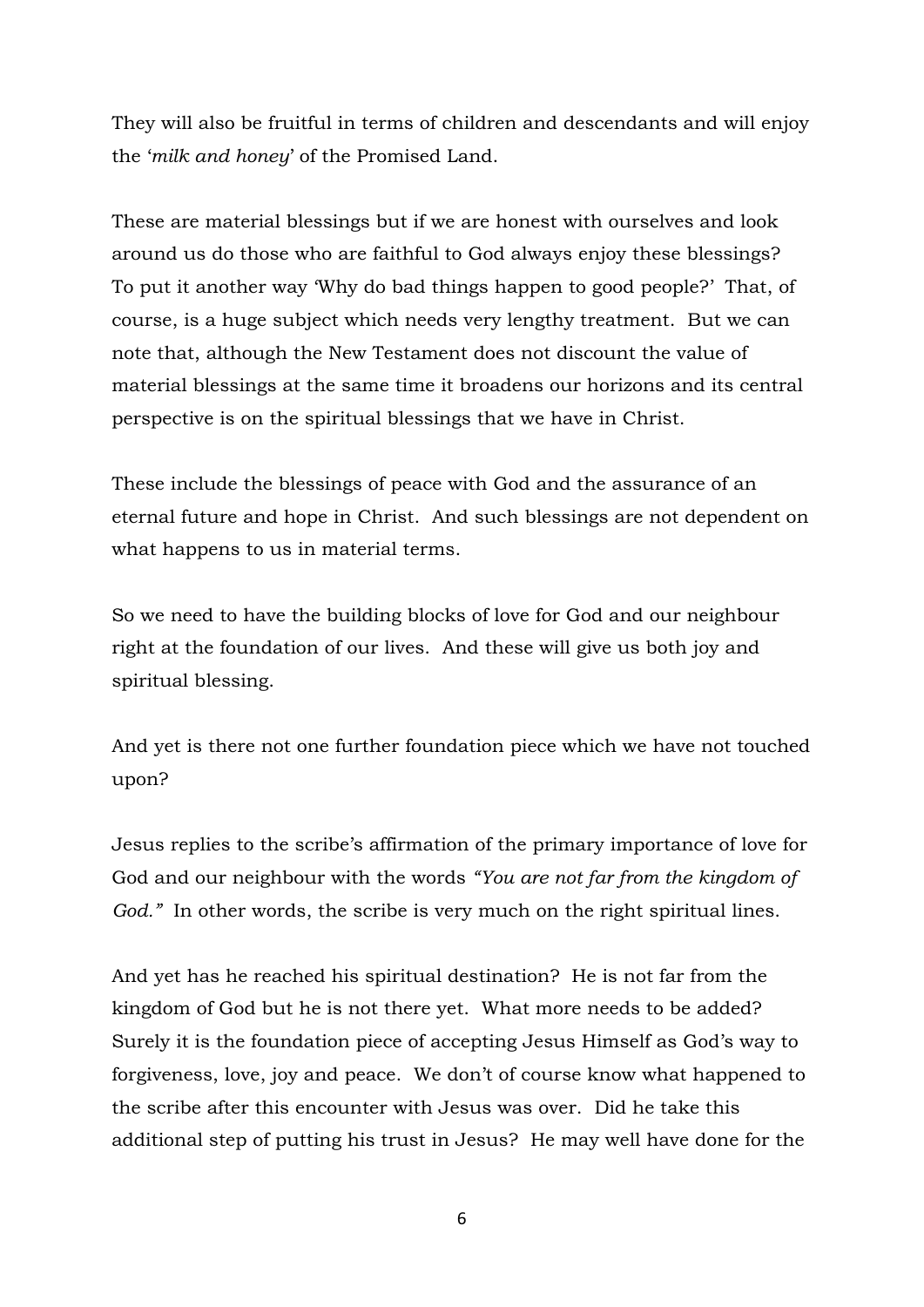integrity of his spiritual search gives us hope that this is indeed what happened.

But what about us? Do we have the central building blocks of love for God and neighbour and trust in Jesus in place? For if we do then we can have the assurance that whatever challenges we may be facing the tower that we build with our lives will not come crashing down.

*Tristram*

### **Points for Prayers**

- To have the right foundation blocks in place when building our lives
- COVID plans for winter and our own planning for the Christmas period
- Continued thanksgiving for the care, skill and courage of NHS workers and that they will not be overwhelmed by the demands on them in the winter period
- Climate change summit in Glasgow
- Those whom we know who are facing illnesses of all kinds and have recently been bereaved
- Bishop Ruth and the rest of the Diocesan staff as they take on additional responsibility in this vacancy in See
- For the choice of a new Bishop, someone who shares God's heart for this Diocese
- North Cadbury Church School and other local schools
- For Elliscombe House in Higher Holton as it prepares for reopening in the near future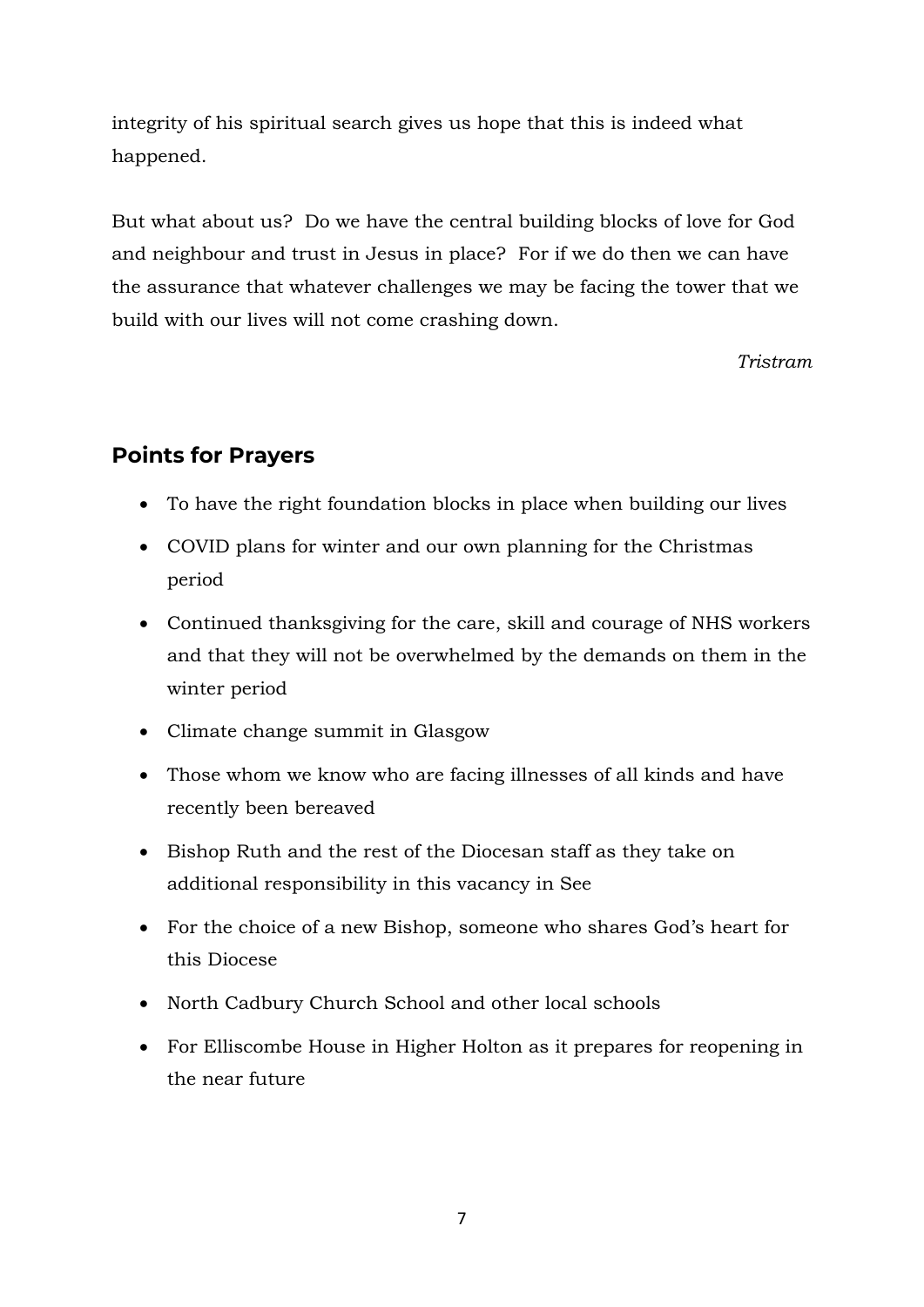• Prayers and thanksgiving for contributions to the foodbanks and for those helping to take these to the foodbanks.

#### **Hymn**

One of the hymns for this Sunday is 'All people that on earth do dwell.'

#### **Notice about forthcoming service at Maperton**

Please note that the service at Maperton for this Sunday previously advertised as a Family Service has now been changed to a Matins service accompanied by the organ.

### **Services up until Remembrance Sunday**

| Sunday 31 <sup>st</sup> October | 8.00 am Communion, Blackford                                               |
|---------------------------------|----------------------------------------------------------------------------|
| Sunday 31 <sup>st</sup> October | 9.30 am Family Service, North Cheriton                                     |
| Sunday 31 <sup>st</sup> October | 11.00 am Matins, Maperton                                                  |
| Sunday 31 <sup>st</sup> October | 4.00 pm Evensong, Galhampton                                               |
| Sunday 7 <sup>th</sup> November | 9.00 am Communion, Yarlington                                              |
| Sunday 7 <sup>th</sup> November | 9.30 am Camelot Matins, North Cheriton                                     |
| Sunday 7 <sup>th</sup> November | 11.00 am Group Communion, North Cadbury                                    |
| Sunday 14th November            | 10.50 am Remembrance Service,<br>North Cadbury                             |
| Sunday 14th November            | 10.50 am Remembrance Service, Yarlington                                   |
| Sunday 14th November            | 10.50 am Remembrance Service, South<br>Cadbury                             |
| Sunday 14th November            | 10.50 am Remembrance Service,<br>Compton Pauncefoot (joint with Blackford) |
| Sunday 14th November            | 10.50 am Remembrance Service, Maperton                                     |